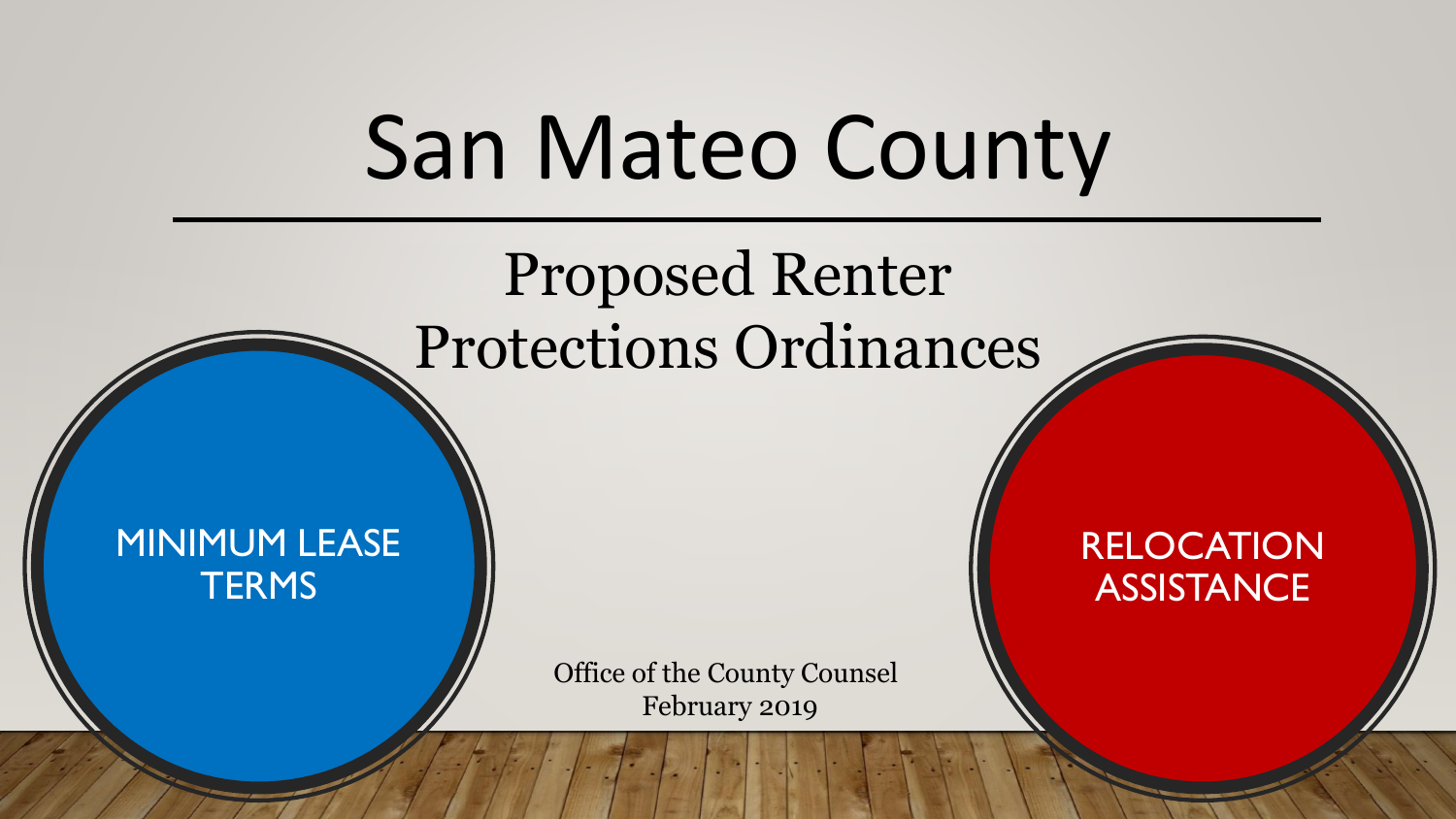### **BACKGROUND**

Redwood City enacted a minimum lease ordinance and a relocation assistance ordinance in 2019.

"Reported **no-cause eviction notices increased 308%** from 2012-2013 to 2014-2015.

- 75% of reported eviction activity in 2014-2015 was either based on no-cause evictions or because tenants could not afford the rent.
	- 36% was no cause."\*

Finding affordable replacement housing and incurring moving-related expenses can create financial hardships.

Offer the same protections to renters in unincorporated areas of the County



Address housing insecurity



Mitigate financial hardship, particularly for low-income households



\*San Mateo County Eviction Report 2016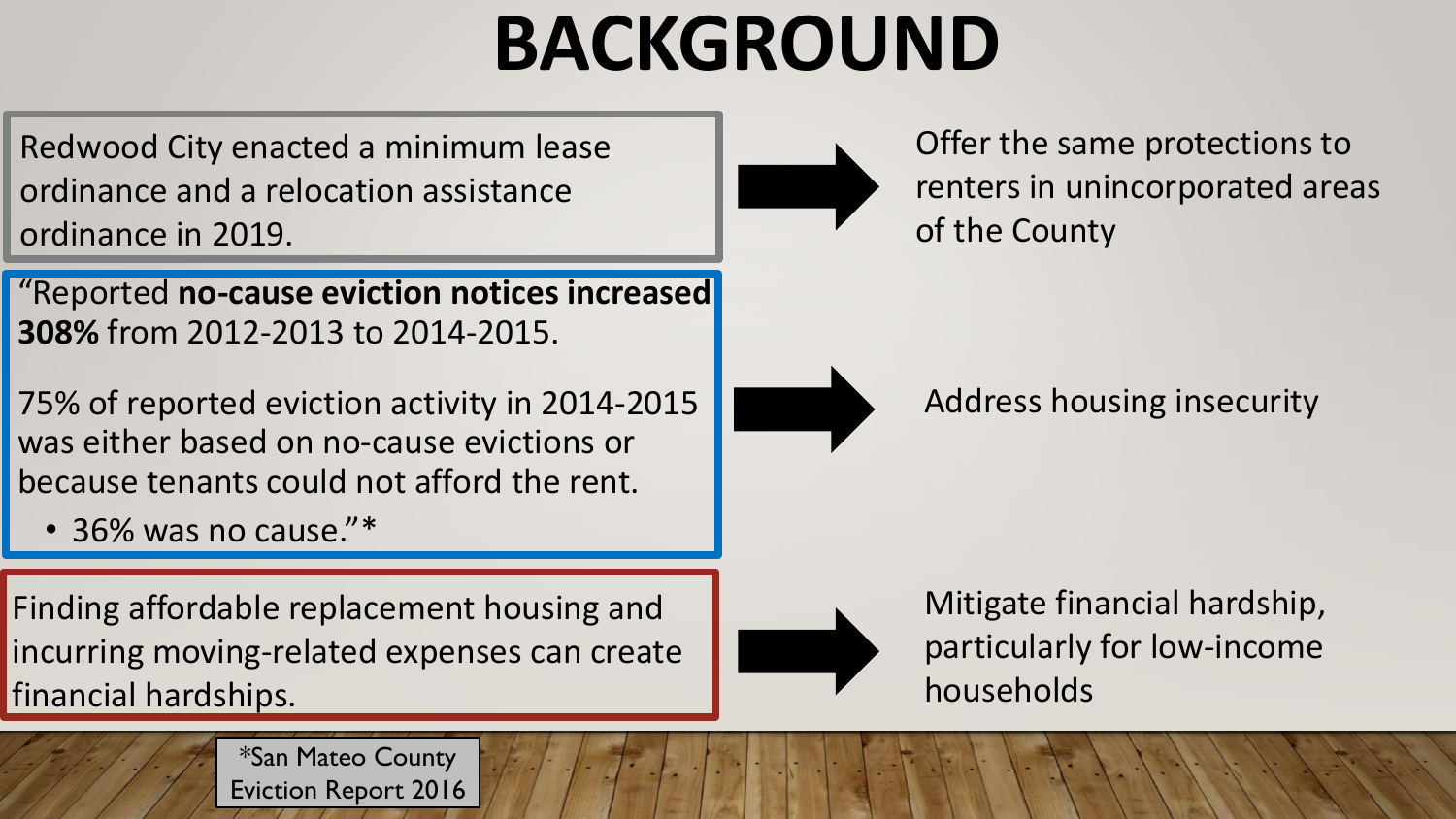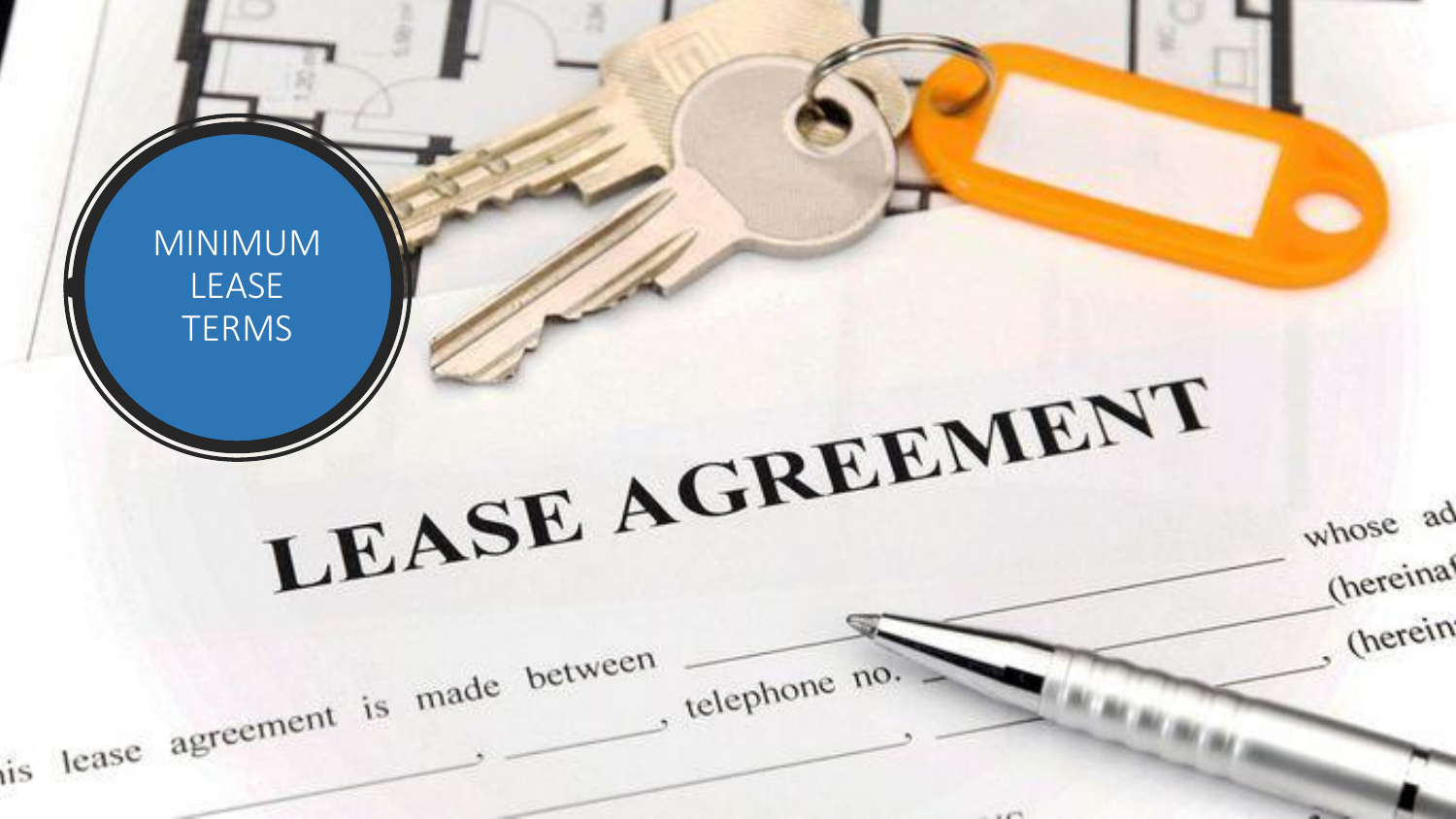#### MINIMUM LEASE **TERMS**

Consistent with 2019 Redwood City ordinance

Landlords must offer a lease of **at least 12 months**

Rent **cannot be increased** during the 12 months

Only applies to housing with **at least 3 dwelling units**

DOESN'T apply to: single-family homes, duplexes, condominiums, hotels, and accessory dwelling units

Retaliation is barred

Provides for tenant remedies in the event of violation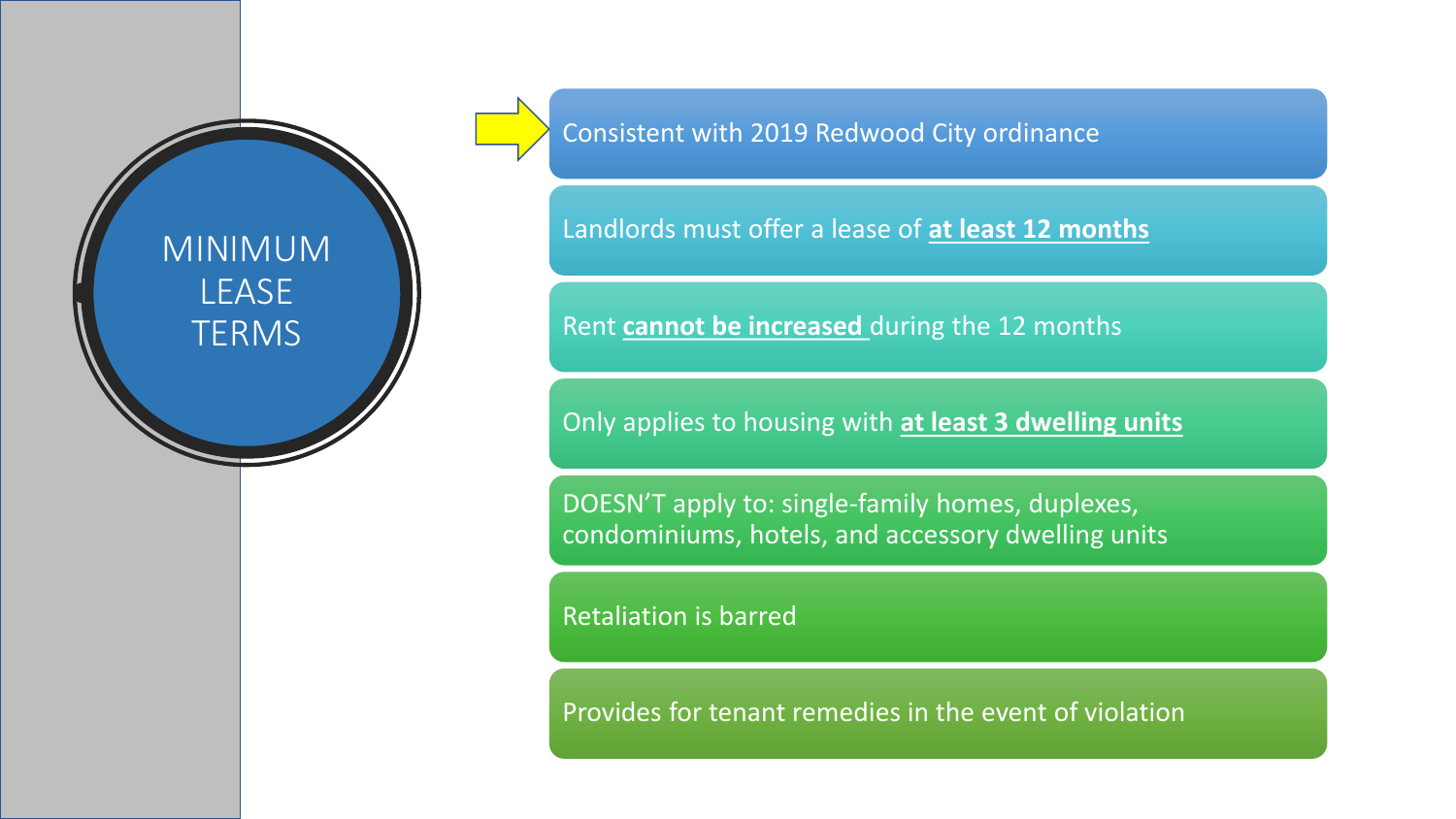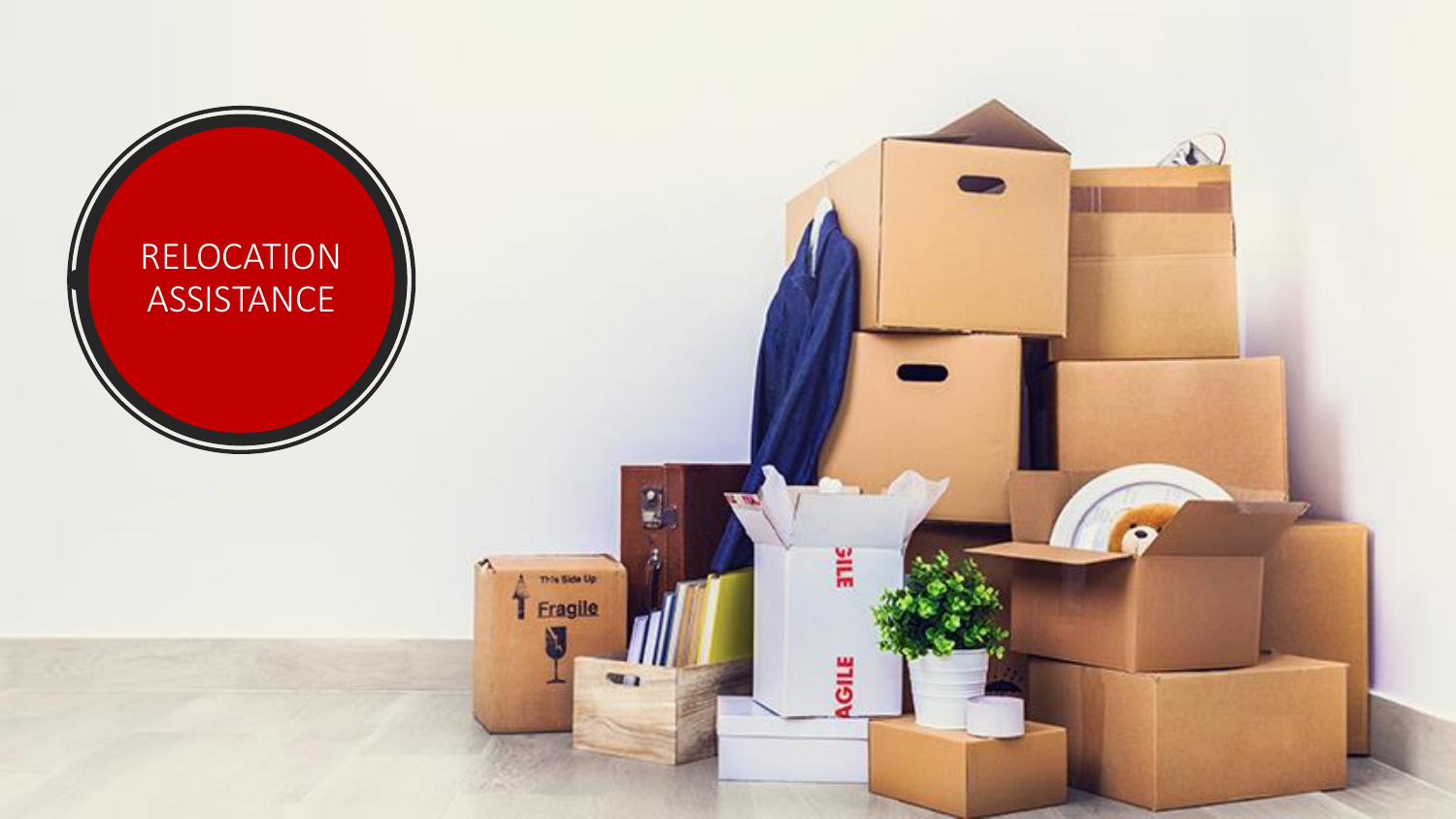#### RELOCATION **ASSISTANCE**

Consistent with 2019 Redwood City ordinance

Households whose annual income  $\leq$  80% of area median household income for County

3 months' rent\* (4 months for special-circumstances households)

Only applies to housing with at least 5 dwelling units

DOESN'T include single-family, duplex, triplex, and fourplex homes or accessory dwelling units, mobile homes, or hotels

Displacement by withdrawal of rental housing units or plans to demolish, renovate, remodel, rehabilitate, or convert into condos etc.

Landlords can submit alternative mitigation strategies

Retaliation is barred, and tenants\* have a private right of action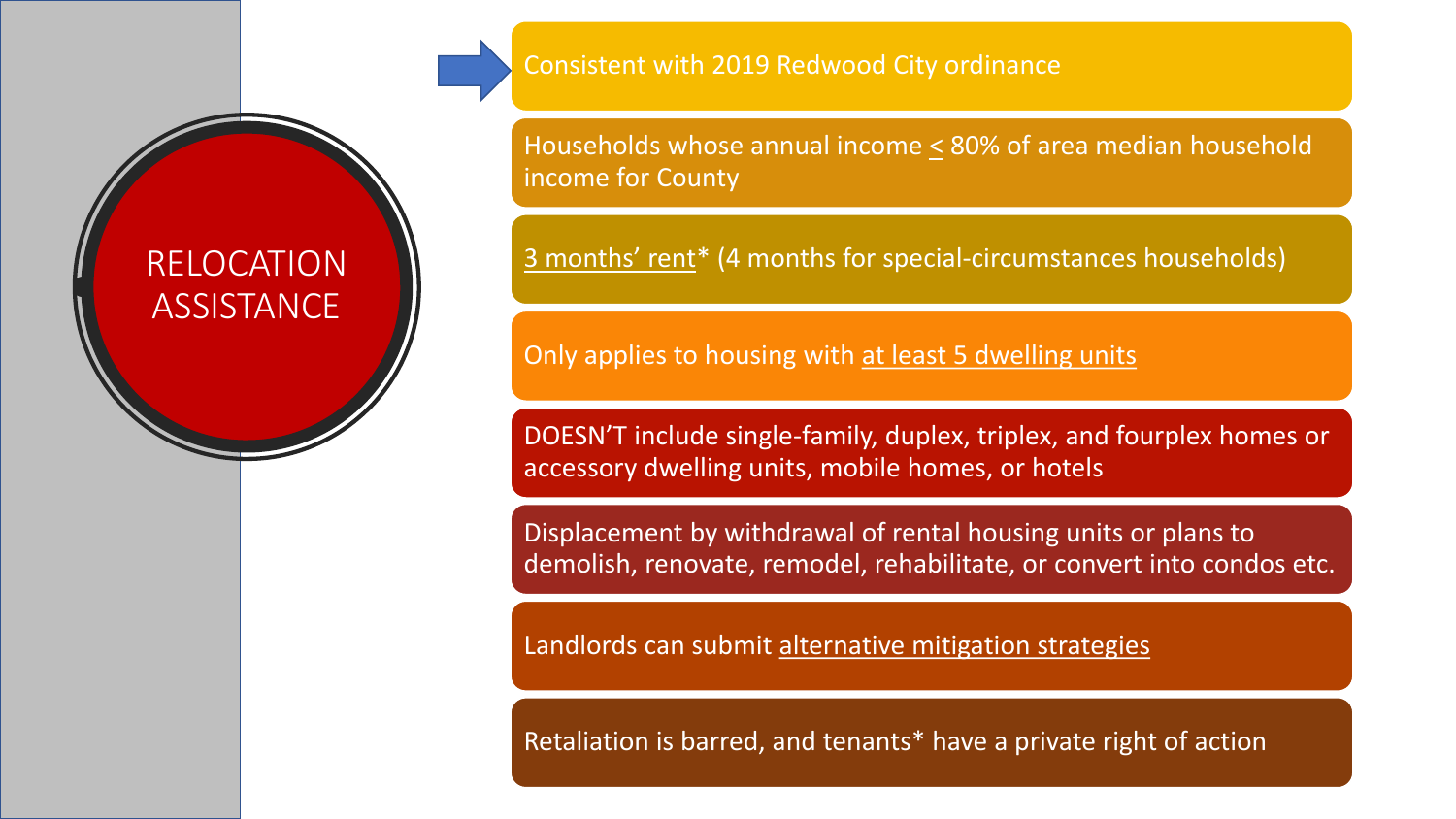## NEXT STEPS

➢Outreach to other local bodies

➢Outreach to stakeholders, including property owners' associations

➢Introduce to Board of Supervisors on March 12